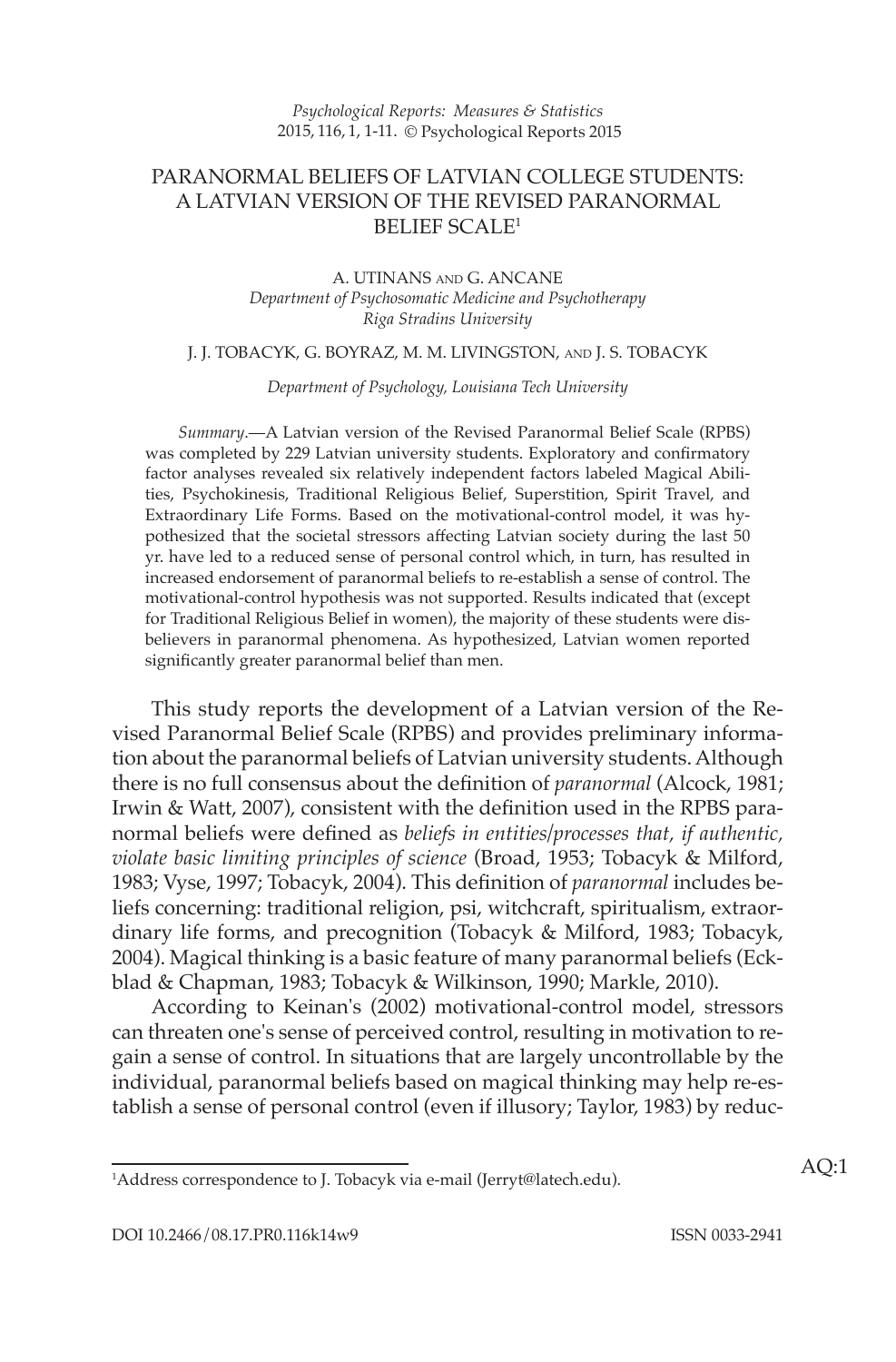ing anxiety (Markle, 2010), by providing explanation and prediction, and by providing motivation to adjust and persevere with problem solving (Malinowski, 1954; Keinan, 2002). Several studies are consistent with the motivational-control model at both individual and collective levels, and show how stress may be associated with increased magical thinking and, in turn, with paranormal beliefs (Malinowski, 1954; Padgett & Jorgenson, 1982; McCann & Stewin, 1984; Keinan, 1994). For example, Padgett and Jorgenson (1982) reported a significant relationship between economic threat in post-World War I Germany and indicators of societal magical thinking.

 Latvian society is an informative context for the study of paranormal beliefs in relation to stress and perceived control because Latvian society experienced profound, largely externally caused societal upheavals during the second half of the 20th century. Sovietization and Russification after World War II invalidated Latvian national sovereignty and identity by incorporating Latvia into the Soviet Union, by massive forced population redistributions based on ethnicity, and by imposition of a totalitarian, command-driven political-economic system (O'Connor, 2003). Sovietization and Russification also imposed an atheistic worldview that invalidated the Latvian language and traditional religion (Taivans, 1997; O'Connor, 2003). Then, from 1989 through 1991, democratization led to the sudden collapse of this Soviet-imposed totalitarian political-economic system. Latvian national sovereignty was re-established, resulting in democratic political and capitalistic economic systems. From 1998 to 2006, Latvia joined the European Union and NATO and led Europe in GDP growth. However, in the global economic crisis of 2008–2010, Latvia experienced a profound economic collapse from which it is still recovering.

 It seems reasonable to speculate that these externally driven societal upheavals may have resulted in stress, anxiety, and experienced loss of control. According to the motivational-control model (Keinan, 2002), such loss of control may be conducive to internalization of paranormal beliefs as a means to regain a sense of personal control. Although younger, college-age Latvians did not directly experience all of these upheavals, it is speculated that their shared national and cultural identity might reflect the effects of these events vicariously.

 Several studies of paranormal beliefs in Nordic samples that share some cultural similarities with Latvia are relevant. Tobacyk and Pirttilä-Backman (1992) reported that Finnish college students who completed a Finnish version of the original Paranormal Belief Scale (PBS) reported disbelief in most paranormal belief dimensions (e.g., Psi, Witchcraft, Superstition, Spiritualism, Extraordinary Life Forms, and Precognition), with a mid-range score (Neither believe nor disbelieve) recorded for traditional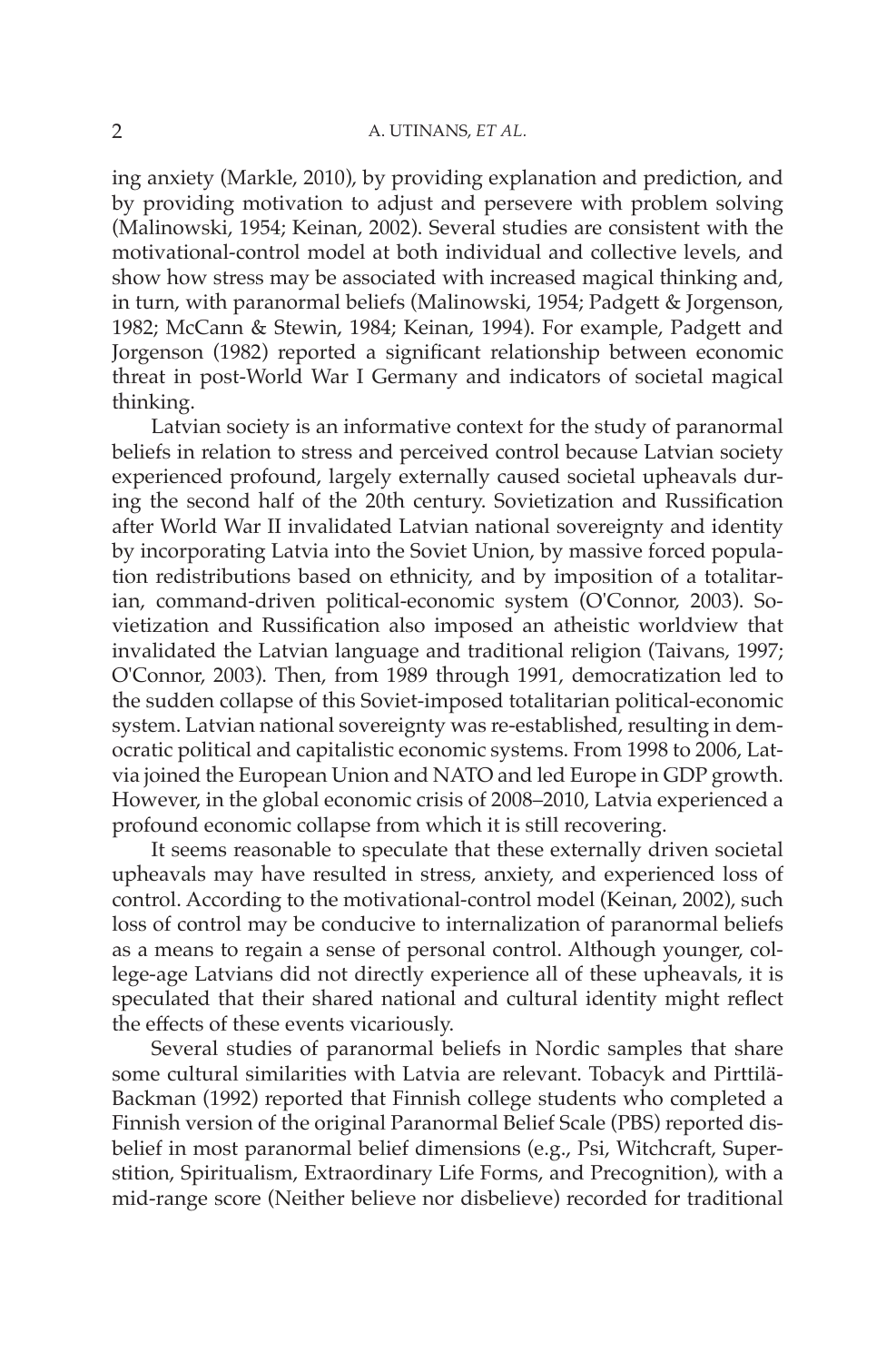religion. Sjödin (2002) reported that about 15% of Swedish high school students recorded belief in superstitions, whereas about 77% reported belief in some forms of precognition (i.e., prediction of future events) and in extraterrestrial life. Harraldsson and Houtkooper (1996), who used an Icelandic version of the original PBS (Tobacyk & Milford, 1983), indicated that Icelandic college students reported disbelief in six of the PBS dimensions (i.e., Traditional Religion, Psi, Witchcraft, Superstition, Spiritualism, and Extraordinary Life Forms), reporting belief only in Precognition. Further, Harraldsson and Houtkooper reported that Icelandic women recorded significantly greater belief than Icelandic men in Traditional Religion, Superstition, Spiritualism, and Precognition. Finally, Taivans (1997) hypothesized that many Latvian youth had largely lost their Christian identity and replaced it with an *invisible religion* (i.e., a mixture of paranormal and occult beliefs with some similarities to folk religions of earlier centuries). Taivans reported that a relatively high percentage of Latvian youth gave affirmative answers to one or more paranormal beliefs, a finding consistent with his invisible religion hypothesis.

 Findings from these studies show that Nordic youth generally show disbelief in the paranormal (Tobacyk & Pirttilä-Backman, 1992; Harraldsson & Houtkooper, 1996; Sjödin 2002). However, because of the profound societal upheavals characterizing 20th century Latvia, two hypotheses consistent with the motivation-control model are proposed.

- *Hypothesis 1* . The Latvian student sample would report relatively high paranormal belief.
- *Hypothesis 2.* Consistent with Harraldsson and Houtkooper (1996), the women in the sample would report greater paranormal belief than the men.

### **METHOD**

## *Participants*

 In 2011, a Latvian version of the 26-item Revised Paranormal Belief Scale (RPBS; Tobacyk, 2004) was administered to 229 Latvian (62 men, M age = 23.4 yr., *SD* = 4.1; 164 women, *M* age = 23.3 yr., *SD* = 2.6) university student volunteers in classroom settings supervised by the Latvian authors. Participation was voluntary, confidential, and received human use committee endorsement.

### *Measures*

 The Latvian translation and adaptation of the RPBS used standard back-translation procedures. The American-English RPBS was translated into Latvian by a research group and an English language expert. This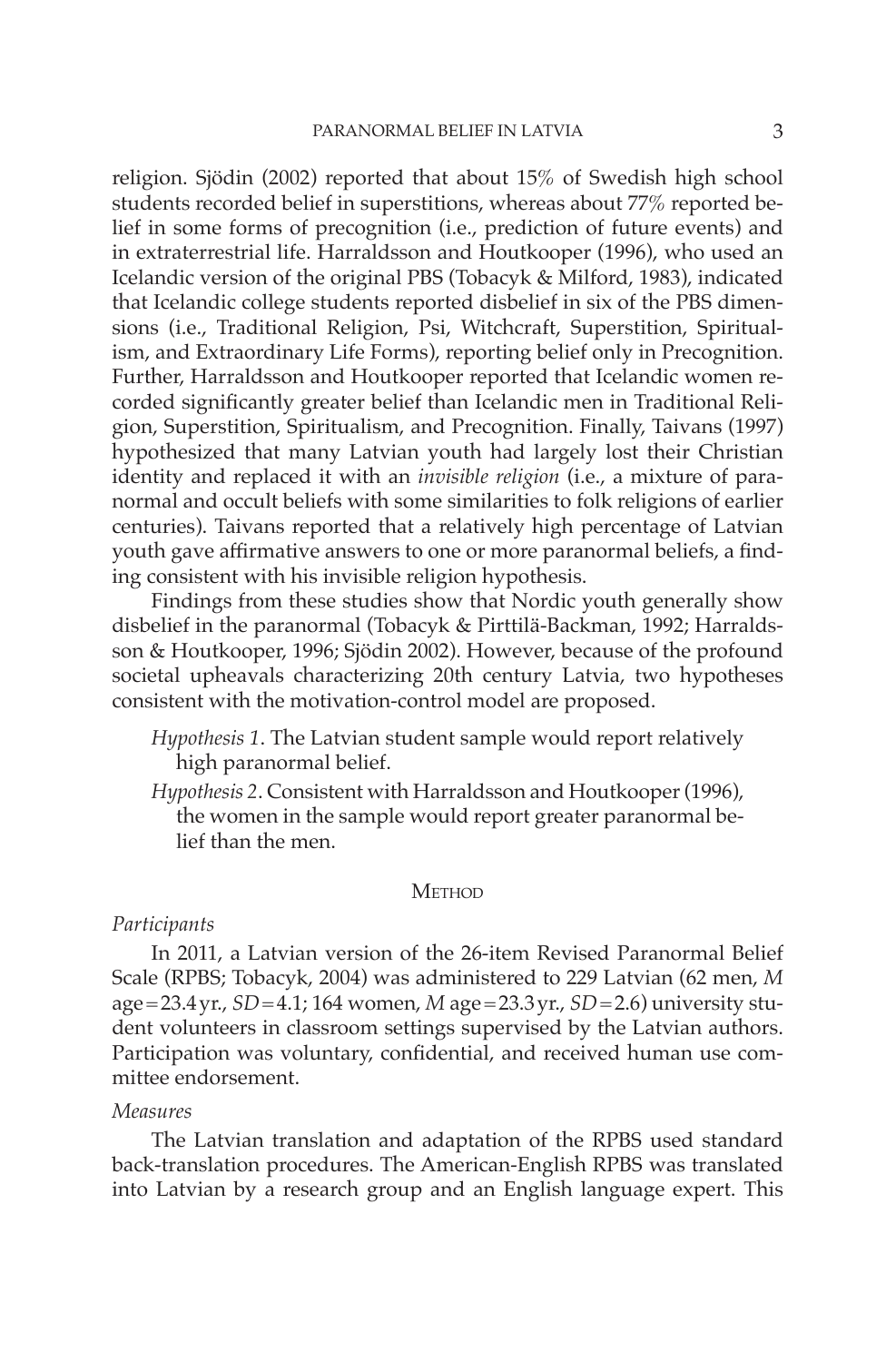#### 4 A. UTINANS, *ET AL.*

version was then translated back into English by another expert English translator. Both English language versions (original and back-translated) were compared and judged acceptable by the scale authors.

 The RPBS items are rated on a 7-point Likert-type scale with anchors 1: Strongly disagree and 7: Strongly agree, with the midpoint of the rating scale at 4:Neither agree nor disagree. This study represents the first use of the Latvian RPBS version, and therefore care must be taken in interpretation because of the lack of validation studies.

#### **RESULTS**

The full sample  $(N=229)$  was randomly divided into two groups  $(n_1=114; n_2=115)$ . Exploratory factor analysis was conducted on Group 1, followed by confirmatory factor analysis on Group 2 (to test the generalizability of the factor structure obtained for Group 1).

## *Exploratory Factor Analysis*

 Principal components factor analysis of the Latvian version of the RPBS were conducted for Group 1. Data met standard criteria for factor analysis (Bartlett's test  $\chi^2$ =1,371.97,  $df$ =210,  $p$ <.001; Kaiser-Meyer- $Olkin = 0.84$ ). On the basis of inspection of eigenvalues, total variance accounted for, scree plots, and residuals, six factors were retained for rotations. Five of the 26 RPBS items (Items 1, 3, 14, 20, and 23) were removed due to substantial cross-loadings or small commonalities: "The soul continues to exist though the body may die," "Black magic really exists," "The horoscope accurately tells a person's future," "There is life on other planets," and "Mind reading is not possible." A six-factor varimax rotation accounting for 73.1% of the total variance was selected as the best representation of the structure of the 21 RPBS items. As conventional (Hair, Black, Babin, Anderson, & Tatham, 2006, pp. 128-129), items with factor loadings> |.50| were used to interpret these six paranormal belief dimensions: Magical Abilities (i.e., witchcraft, predicting the future, communicating with the dead), Psychokinesis, Traditional Religious Belief, Spirit Travel, Superstition, and Extraordinary Life Forms. The varimax factor loading matrix, sum of squared factor loadings, and communalities for this sixfactor solution are listed in Table 1.

# *Confirmatory Factor Analysis*

A confirmatory factor analysis (CFA) was conducted on Group 2 (*n* = 115) to determine whether the six-factor paranormal beliefs model was a good fit for the data. After removing two outliers with significant Mahalanobis distance values  $(p < .001)$ , the final sample size for this analysis was 113. The model was examined using the maximum likelihood method with Amos Version 7 (Arbuckle, 2006). The model included six latent variables (i.e., Magical Abilities, Psychokinesis, Traditional Religious Belief,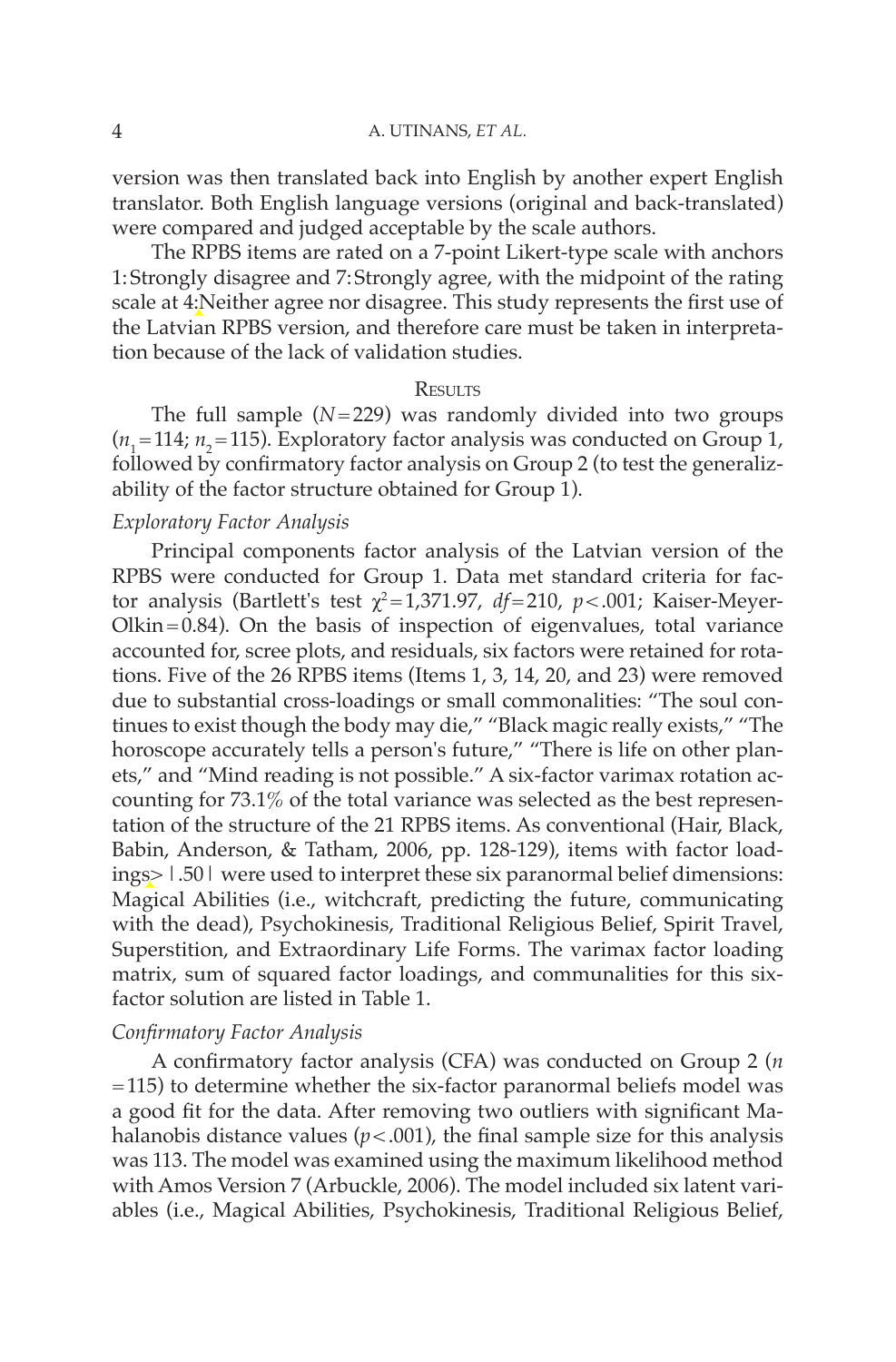#### PARANORMAL BELIEF IN LATVIA 5

|      | VARIMAX FACTOR LOADING MATRIX FOR THE 21 REVISED PARANORMAL BELIEFS SCALE ITEMS              |         |         |         |                             |         |         |                |  |
|------|----------------------------------------------------------------------------------------------|---------|---------|---------|-----------------------------|---------|---------|----------------|--|
| Item | Factor and Item Content                                                                      | $F_{1}$ | $F_{2}$ | $F_{3}$ | $F_{\scriptscriptstyle{4}}$ | $F_{5}$ | $F_{6}$ | h <sup>2</sup> |  |
|      | Magical Abilities-F <sub>1</sub>                                                             |         |         |         |                             |         |         |                |  |
| 21   | Some psychics can accurately predict the fu-<br>ture.                                        | 78      | 22      | 29      | 04                          | 20      | 03      | 79             |  |
| 25   | It is possible to communicate with the dead.                                                 | 77      | 22      | 06      | 13                          | 24      | 10      | 74             |  |
| 24   | There are actual cases of witchcraft.                                                        | 76      | 13      | 13      | 23                          | 17      | 13      | 71             |  |
| 17   | Through the use of formulas and incanta-<br>tions, it is possible to cast spells on persons. | 72      | 17      | 02      | 08                          | 14      | 14      | 60             |  |
| 26   | Some people have an unexplained ability to<br>predict the future.                            | 69      | 22      | 28      | 11                          | 27      | $-09$   | 71             |  |
| 10   | Witches do exist.                                                                            | 66      | 32      | 10      | 08                          | 03      | 20      | 59             |  |
| 7    | Astrology is a way to accurately predict the<br>future.                                      | 52      | $-07$   | 36      | 11                          | 41      | 10      | 60             |  |
|      | Psychokinesis-F <sub>2</sub>                                                                 |         |         |         |                             |         |         |                |  |
| 2    | Some individuals are able to levitate (lift) ob-<br>jects through mental forces.             | 19      | 86      | 01      | 08                          | 19      | 02      | 83             |  |
| 9    | Psychokinesis, the movement of objects<br>through psychic powers, does exist.                | 27      | 82      | 04      | 08                          | 19      | 09      | 80             |  |
| 16   | A person's thoughts can influence the move-<br>ment of a physical object.                    | 30      | 72      | $-05$   | 01                          | 29      | 08      | 71             |  |
|      | $Superstitution-F3$                                                                          |         |         |         |                             |         |         |                |  |
| 4    | Black cats can bring bad luck.                                                               | 02      | 07      | 83      | 19                          | 03      | 09      | 75             |  |
| 18   | The number "13" is unlucky.                                                                  | 23      | 02      | 81      | 07                          | 01      | 18      | 76             |  |
| 11   | If you break a mirror, you will have bad<br>luck.                                            | 44      | -13     | 67      | 11                          | 12      | 02      | 70             |  |
|      | Traditional Religious Belief-F <sub>4</sub>                                                  |         |         |         |                             |         |         |                |  |
| 22   | There is a heaven and a hell.                                                                | 11      | 08      | 23      | 84                          | 08      | $-01$   | 78             |  |
| 15   | I believe in God.                                                                            | 15      | 05      | 06      | 83                          | 14      | $-10$   | 75             |  |
| 8    | There is a devil.                                                                            | 15      | 04      | 08      | 81                          | 09      | 28      | 79             |  |
|      | Spirit Travel-F <sub>5</sub>                                                                 |         |         |         |                             |         |         |                |  |
| 5    | Your mind or soul can leave the body and<br>travel (astral projection).                      | 17      | 27      | $-03$   | 20                          | 76      | 17      | 77             |  |
| 12   | During altered states, such as sleep or<br>trances, the spirit can leave the body.           | 30      | 18      | 01      | 06                          | 74      | 03      | 68             |  |
| 19   | Reincarnation does occur.                                                                    | 25      | 30      | 16      | 12                          | 71      | 02      | 72             |  |
|      | Extraordinary Life Forms- $F_6$                                                              |         |         |         |                             |         |         |                |  |
| 6    | The abominable snowman of Tibet (the Yeti)<br>exists.                                        | 13      | 10      | 03      | 01                          | 06      | 88      | 82             |  |
| 13   | The Loch Ness monster of Scotland exists.                                                    | 17      | 05      | 32      | 12                          | 12      | 70      | 66             |  |

TABLE  $1 \text{ m}$ 

*Note* .—Decimal points have been removed. Rotated sum of squared loadings (percentage of variance):  $F_1$ : 20.3%,  $F_2$ :11.9%,  $F_3$ :11.3%,  $F_4$ :11.0%,  $F_5$ :10.9%,  $F_6$ :7.5%.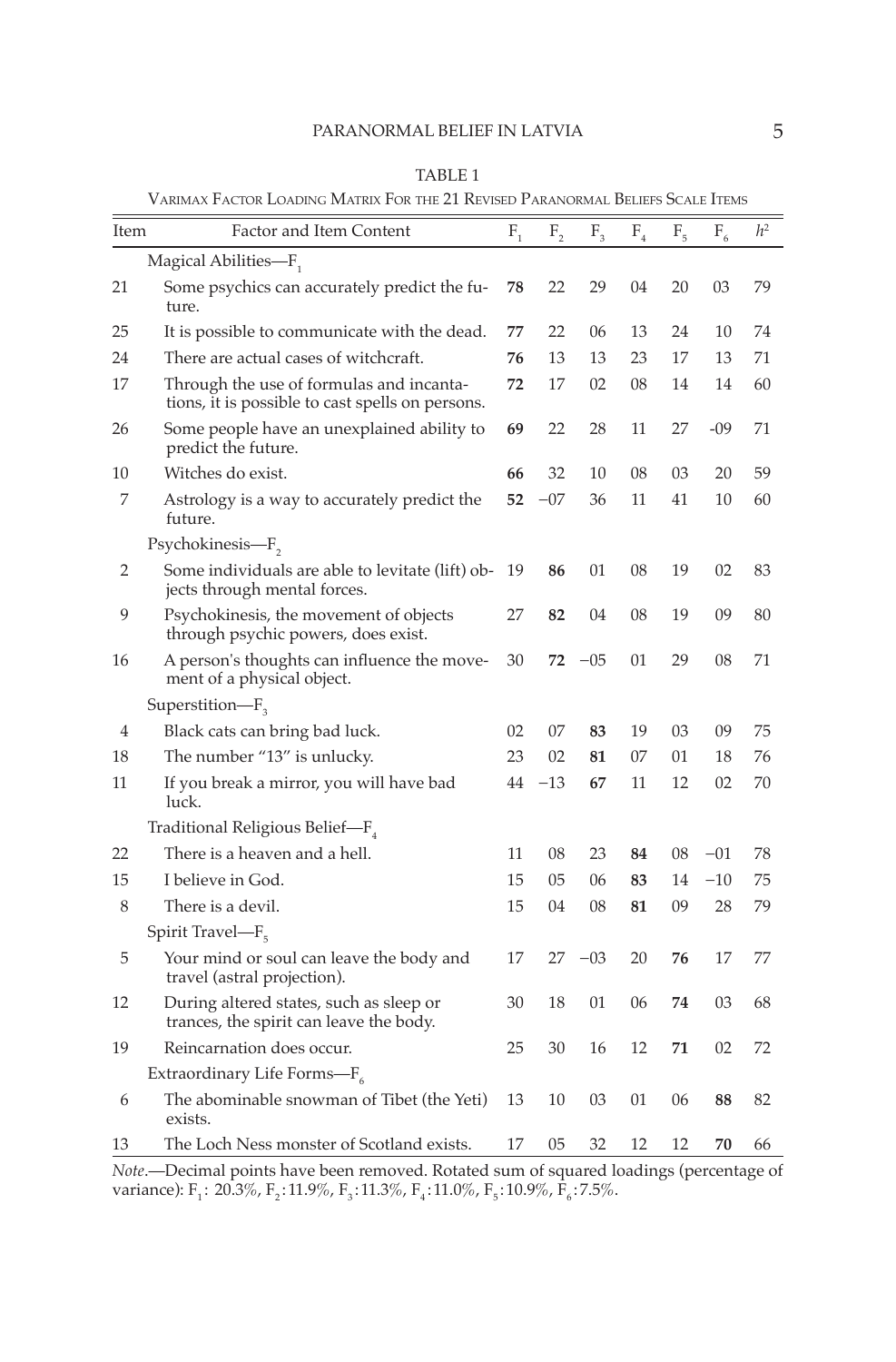| Variable                            | Unstandardized<br><b>Factor Loadings</b> | <b>SE</b> | Z     | Standardized<br><b>Factor Loadings</b> |  |  |
|-------------------------------------|------------------------------------------|-----------|-------|----------------------------------------|--|--|
| <b>Magical Abilities</b>            |                                          |           |       |                                        |  |  |
| Item 7                              | 1.00                                     |           |       | 0.65                                   |  |  |
| Item 10                             | 1.43                                     | 0.20      | 7.32  | 0.80                                   |  |  |
| Item 17                             | 1.30                                     | 0.19      | 7.04  | 0.77                                   |  |  |
| Item 21                             | 1.37                                     | 0.19      | 7.20  | 0.79                                   |  |  |
| Item 24                             | 1.51                                     | 0.20      | 7.69  | 0.86                                   |  |  |
| Item 25                             | 1.43                                     | 0.19      | 7.44  | 0.82                                   |  |  |
| Item 26                             | 1.46                                     | 0.20      | 7.40  | 0.82                                   |  |  |
| Psychokinesis                       |                                          |           |       |                                        |  |  |
| Item 2                              | 1.00                                     |           |       | 0.90                                   |  |  |
| Item 9                              | 0.99                                     | 0.07      | 14.29 | 0.92                                   |  |  |
| Item 16                             | 0.88                                     | 0.08      | 11.66 | 0.82                                   |  |  |
| <b>Traditional Religious Belief</b> |                                          |           |       |                                        |  |  |
| Item 8                              | 1.00                                     |           |       | 0.67                                   |  |  |
| Item 15                             | 1.19                                     | 0.18      | 6.53  | 0.74                                   |  |  |
| Item 22                             | 1.33                                     | 0.20      | 6.79  | 0.87                                   |  |  |
| Superstition                        |                                          |           |       |                                        |  |  |
| Item 18                             | 1.00                                     |           |       | 0.64                                   |  |  |
| Item 11                             | 1.12                                     | 0.21      | 5.40  | 0.67                                   |  |  |
| Item 4                              | 1.01                                     | 0.18      | 5.67  | 0.74                                   |  |  |
| Spirit/Soul Travel                  |                                          |           |       |                                        |  |  |
| Item 5                              | 1.00                                     |           |       | 0.65                                   |  |  |
| Item 12                             | 0.92                                     | 0.15      | 6.12  | 0.73                                   |  |  |
| Item 19                             | 1.16                                     | 0.19      | 6.17  | 0.74                                   |  |  |
| Extraordinary Life Forms            |                                          |           |       |                                        |  |  |
| Item 6                              | 1.00                                     |           |       | 0.79                                   |  |  |
| Item 13                             | 1.15                                     | 0.17      | 6.98  | 0.97                                   |  |  |

 TABLE 2 FACTOR LOADINGS OF THE CONFIRMATORY FACTOR MODEL

*Note* .—  $N = 113$ . All factor loadings are significant at  $p < .001$ .

Spirit Travel, Superstition, and Extraordinary Life Forms) and 21 observed indicators. The first item of each factor was fixed to 1 for identification purposes. Although not ideal, the results of the CFA indicated acceptable fit for the data  $[\chi^2(174) = 329.30, p < .001, \chi^2/df = 1.89$ ; comparative fit index  $(CFI) = 0.89$ , root mean square error of approximation  $(RMSEA) = 0.09$ , standardized root mean square residual (SRMR) = 0.06; see Bentler, 1992; Browne & Cudeck, 1992, 1993]. In addition, all factor loadings were significant at  $p < .001$  (see Table 2 for standardized and unstandardized factor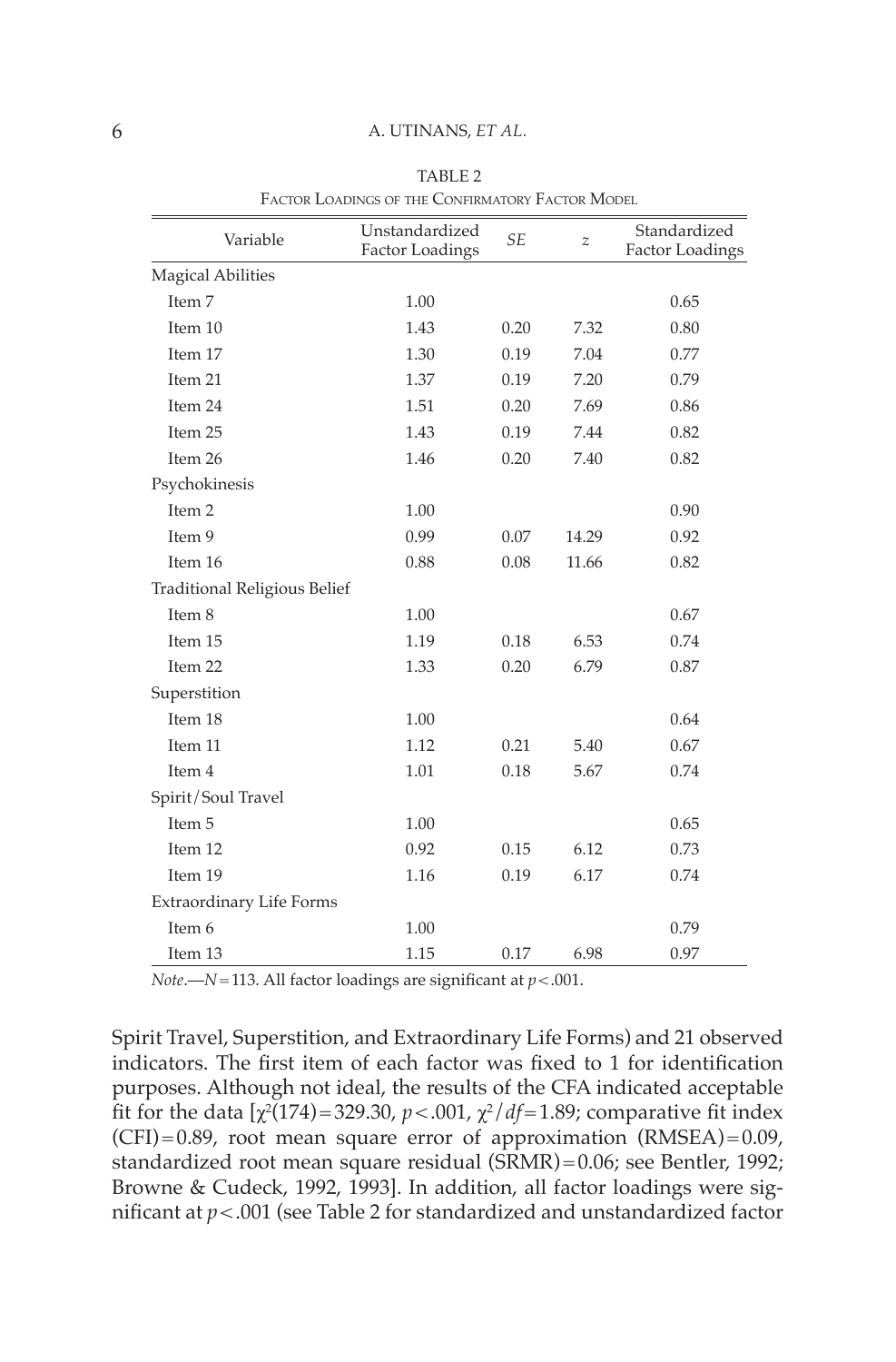loadings). Together, these findings provide preliminary support for the six-factor structure of the RPBS and indicate that latent variables were appropriately measured by their indicators.

## *Descriptive Statistics*

 Summated scale scores were computed for each of the six paranormal belief dimensions (subscales) based on items with loadings  $>1.50$  for each dimension. Descriptive statistics for the Latvian version of the RPBS and for the six subscales are listed in Table 3. As listed in Table 3, Cronbach's αs are .91 for the total RPBS and range from .74 (Extraordinary Life Forms) to .90 (Magical Abilities) for the subscales.

As indicated in Table 3, for the full sample, the women and the men, none of the mean RPBS subscale scores exceeded 4.0 (the midpoint of the 7-point rating scale, Neither agree nor disagree), except for Traditional Religious Belief for the women, with a mean score of 4.0.

| DESCRIPTIVE STATISTICS AND RESULTS OF THESTS OF LATVIAN COMPARING WOMEN AND IVIEN |          |                     |      |       |           |     |           |                         |         |
|-----------------------------------------------------------------------------------|----------|---------------------|------|-------|-----------|-----|-----------|-------------------------|---------|
| Scale                                                                             | $\alpha$ | <b>Total Sample</b> |      | Women |           | Men |           |                         | Cohen's |
|                                                                                   |          | М                   | SD.  | М     | SD.       | М   | SD.       | $t_{224}$               | d       |
| <b>RPBS</b> Total                                                                 |          | 65.1                | 20.3 |       | 68.2 19.3 |     | 56.3 20.5 | $4.06\pm$               | 0.60    |
| RPBS Subscale                                                                     |          |                     |      |       |           |     |           |                         |         |
| <b>Magical Abilities</b>                                                          |          | 3.4                 | 1.2  | 3.6   | 1.2       | 2.7 | 1.2       | 4.56‡                   | 0.75    |
| Psychokinesis                                                                     | .87      | 3.0                 | 1.4  | 3.2   | 1.4       | 2.6 |           | 1.4 2.68+               | 0.42    |
| Traditional Religious Belief                                                      | .81      | 3.8                 | 1.5  | 4.0   | 1.4       | 3.4 |           | $1.5$ 2.93 <sup>+</sup> | 0.42    |
| Superstition                                                                      | .75      | 2.1                 | 1.1  | 2.2   | 1.1       | 1.8 |           | $0.9, 3.00\dagger$      | 0.38    |
| Spirit Travel                                                                     | .77      | 3.0                 | 1.3  | 3.1   | 1.3       | 2.7 |           | $1.3$ 1.98*             | 0.30    |
| Extraordinary Life Forms                                                          | .74      | 2.3                 | 1.2  | 2.3   | 1.2       | 2.4 | 1.3       | 0.73                    | 0.08    |

 TABLE 3 DESCRIPTIVE STATISTICS AND RESULTS OF *t* TESTS OF LATVIAN COMPARING WOMEN AND MENT

*Note* .— *N* = 229; 164 women, 62 men, 3 non-reporters of sex. α = Cronbach's α. \* *p* < .05. †*p* < .01.  $\sharp p < .001$ .

 Table 3 provides a listing of results of *t* tests, and Cohen's *d* (1988) effect size measures comparing the paranormal belief scores of the Latvian women and men. As hypothesized, the Latvian women reported significantly greater total RPBS mean scores, as well as significantly greater mean scores on five subscales: Magical Abilities, Psychokinesis, Traditional Religious Belief, Superstition, and Spirit Travel. Cohen's *d* effect size measures indicated that two of these differences were of medium size (total RPBS scores and Magical Abilities), two were small to medium (Psychokinesis and Traditional Religious Belief), and three were small (Superstition, Spirit Travel, and Extraordinary Life Forms).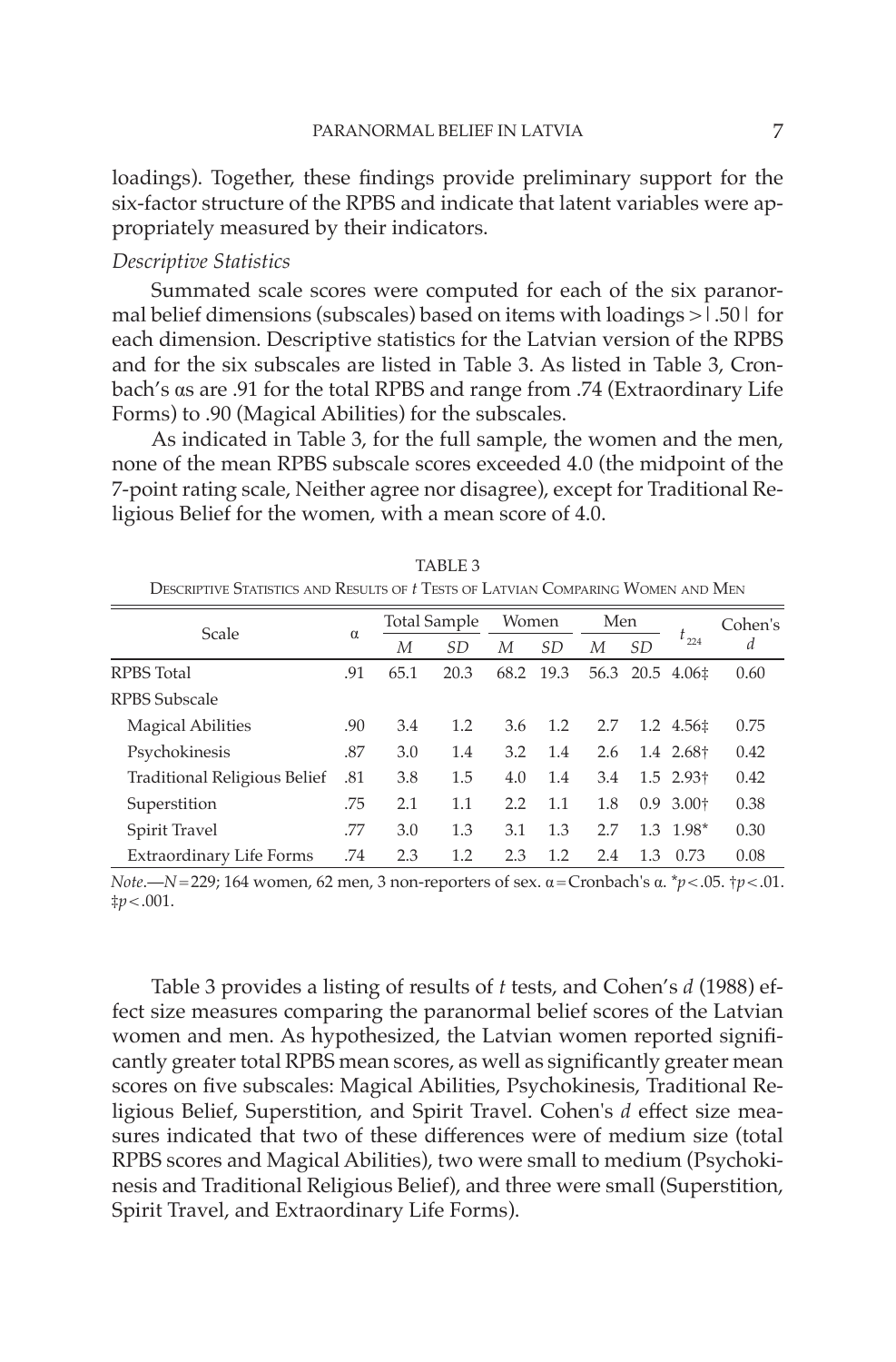#### **DISCUSSION**

 Although this study did not directly involve cross-cultural comparison, similarities and differences are noted in the structure of paranormal beliefs between this Latvian sample and the original American PBS factor analytic study (Tobacyk & Milford, 1983). The largest factor for the Latvians (Magical Abilities) comprised items from both the Witchcraft (Items 10, 17, 24), Precognition (Items 7, 21, 26), and Spiritualism (Item 25) factors in the factor analysis of the original American sample. The contents of the Magical Abilities factor appear consistent with Taivans' (1997) "invisible religion" conception—a fusion of paranormal and pre-Christian folk beliefs. These Magical Abilities items share the theme of using magic to predict (i.e., passive magical thinking) and influence (i.e., active magical thinking) external events—characteristics that might provide a sense of control in a largely uncontrollable environment. The Latvian Spirit Travel factor comprised the three original Spiritualism items, each item emphasizing the separability of mind/soul and body, and therefore was labeled Spirit Travel. The Psychokinesis factor closely corresponded to the original Psi factor for the Americans, except that an item concerning telepathy did not load on this factor for the Latvians; therefore, this Latvian factor was labeled Psychokinesis. The Latvian Traditional Religious Belief, Superstition, and Extraordinary Life Forms factors closely corresponded to those same factors in the original American sample.

 These Latvian college students did not report even slight belief (i.e., mean  $\geq$  5.0) on any of the six RPBS subscales. The highest mean was on Traditional Religious Belief for the women (*M* = 4.0, 4: Neither agree nor AQ:2 disagree). Thus, the motivation-control model of paranormal beliefs was not supported. These findings, however, do not disconfirm the motivation-control model, because paranormal beliefs may be only one of many ways for persons to deal with experienced loss of control. Also, the personal effect of loss of control due to past events may be generationally and temporally limited. Such a conclusion is consistent with evidence that shows remarkable human resiliency in recovery from trauma (Bonanno, 2004; Kelly, 2005; Bonanno, Galea, Bucciarelli, & Vlahov, 2006).

As indicated in Table 3, the most consistent finding was the significantly greater mean RPBS scores reported by the Latvian women compared to those of the men. The women reported significantly greater total RPBS scores and significantly greater scores on five of the six subscales: Magical Abilities, Psychokinesis, Traditional Religious Belief, Superstition, and Spirit Travel. The finding that women report greater traditional religiosity than men was consistent with past findings (Tobacyk & Milford, 1983; Francis, 1997; Tobacyk, 2004). However, it is important to contextualize the meaning of these mean score differences. Although the Lat-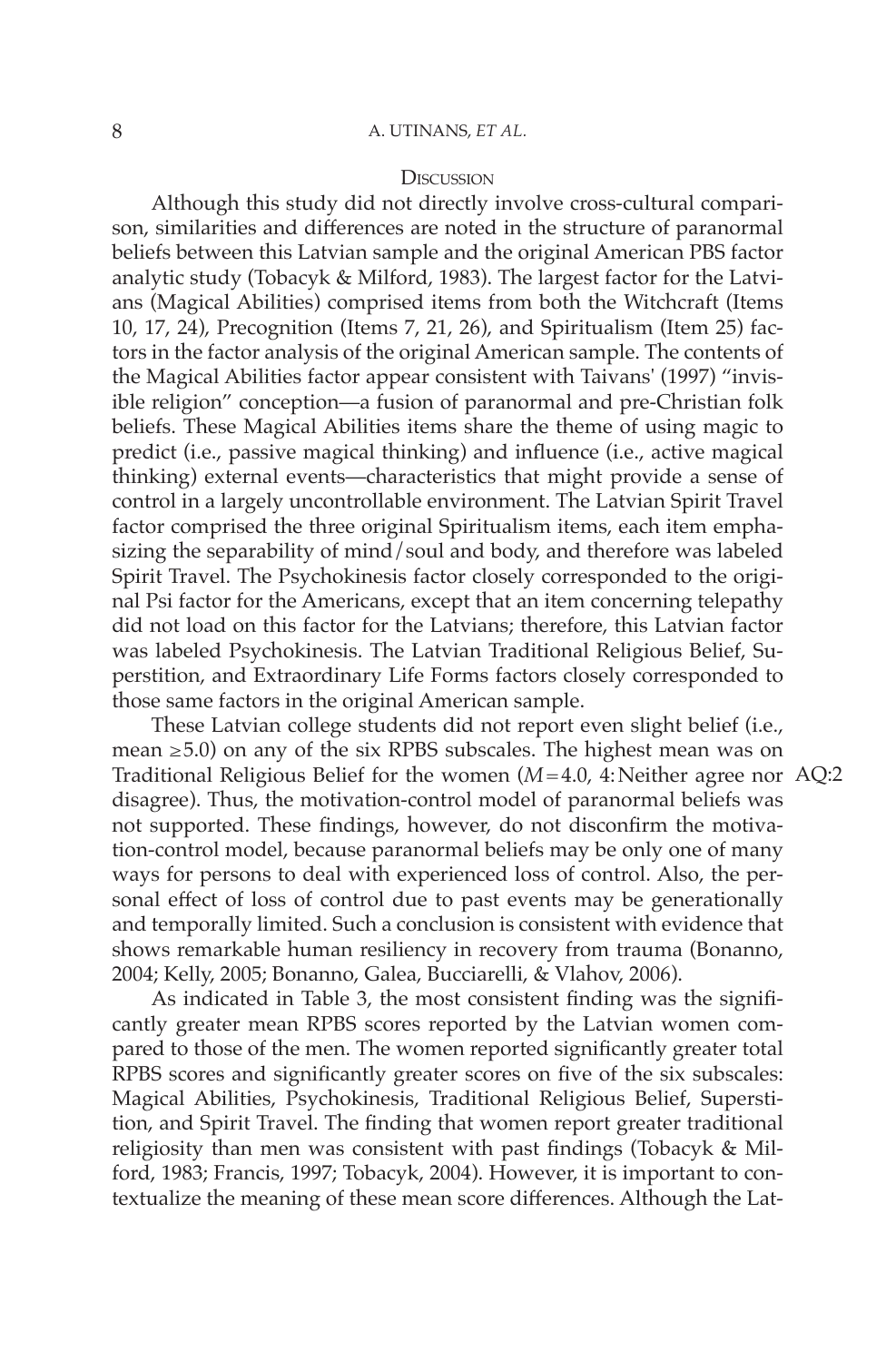vian women reported significantly greater belief on five RPBS subscales, their absolute levels of reported belief were still below 4.0, the midpoint of the rating scale. Thus, the Latvian women cannot be characterized as believers in these phenomena; in fact, as a group they are disbelievers. More specifically, the proportion of women and men with mean scores greater than 4.0 on the RPBS were, respectively: Total RPBS, 18.3 vs 8.1%; Traditional Religious Belief, 51.9 vs 30.6%; Magical Abilities, 33.5 vs 11.3%; Psychokinesis, 29.9 vs 14.5%; Spirit Travel, 19.5 vs 19.4%; Extraordinary Life Forms, 7.3 vs 6.4%, and Superstition, 6.7 vs 3.2%. It is possible that moderator variables (e.g., sex differences in social-economic power, personal dispositions linked to students' choice of major) could be implicated in these finding of sex differences in paranormal beliefs. Further study could clarify these speculations.

 The major contribution of this article is the introduction of a Latvian version of the RPBS and the clarification of the structure of paranormal beliefs in this college sample. Further validation is needed using Latvian samples in which such demographics as age, ethnicity, religious affiliation, and social class are assessed. Longitudinal data collected in real time before and after the occurrence of societal stressors would more clearly assess the validity of the motivation-control model in relation to paranormal beliefs. Also, the motivation-control model of paranormal beliefs may be influenced by both person-based and situational-based moderator variables. For example, greater endorsement of paranormal beliefs following exposure to stressors might occur, particularly for persons higher in Desirability of Control (Burger & Cooper, 1979).

#### REFERENCES

ALCOCK, J. (1981) *Parapsychology: science or magic?* New York: Pergamon Press.

- ARBUCKLE, J. L. (2006) *Amos (Version 7.0)*. Chicago, IL: SPSS. [Computer program]
- BENTLER, P. M. (1992) On the fit of models to covariances and methodology to the Bulletin. Psychological Bulletin, 112, 400-404. DOI: 10.1037 / 0033-2909.112.3.400
- BONANNO, G. (2004) Loss, trauma, and human resilience. American Psychologist, 59(1),  $20 - 28$ .
- BONANNO, G., GALEA, S., BUCCIARELLI, A., & VLAHOV, D. (2006) Psychological resilience after disaster: New York City in the aftermath of the September 11th terrorist attack. Psychological Science, 17(3), 181-186.
- BROAD, C. (1953) The relevance of psychical research to philosophy. In J. Ludwig (Ed.), Philosophy and parapsychology. Buffalo, NY: Prometheus. Pp. 43-63.
- BROWNE, M. W., & CUDECK, R. (1992) Alternative ways of assessing model fit. *Sociological Methods & Research, 21(2), 230-258. DOI: 10.1177 / 0049124192021002005*
- BROWNE, M. W., & CUDECK, R. (1993) Alternative ways of assessing model fit. In K. A. Bollen & K. Long (Eds.), *Testing structural equation models* . Newbury Park, CA : Sage. Pp. 136-162.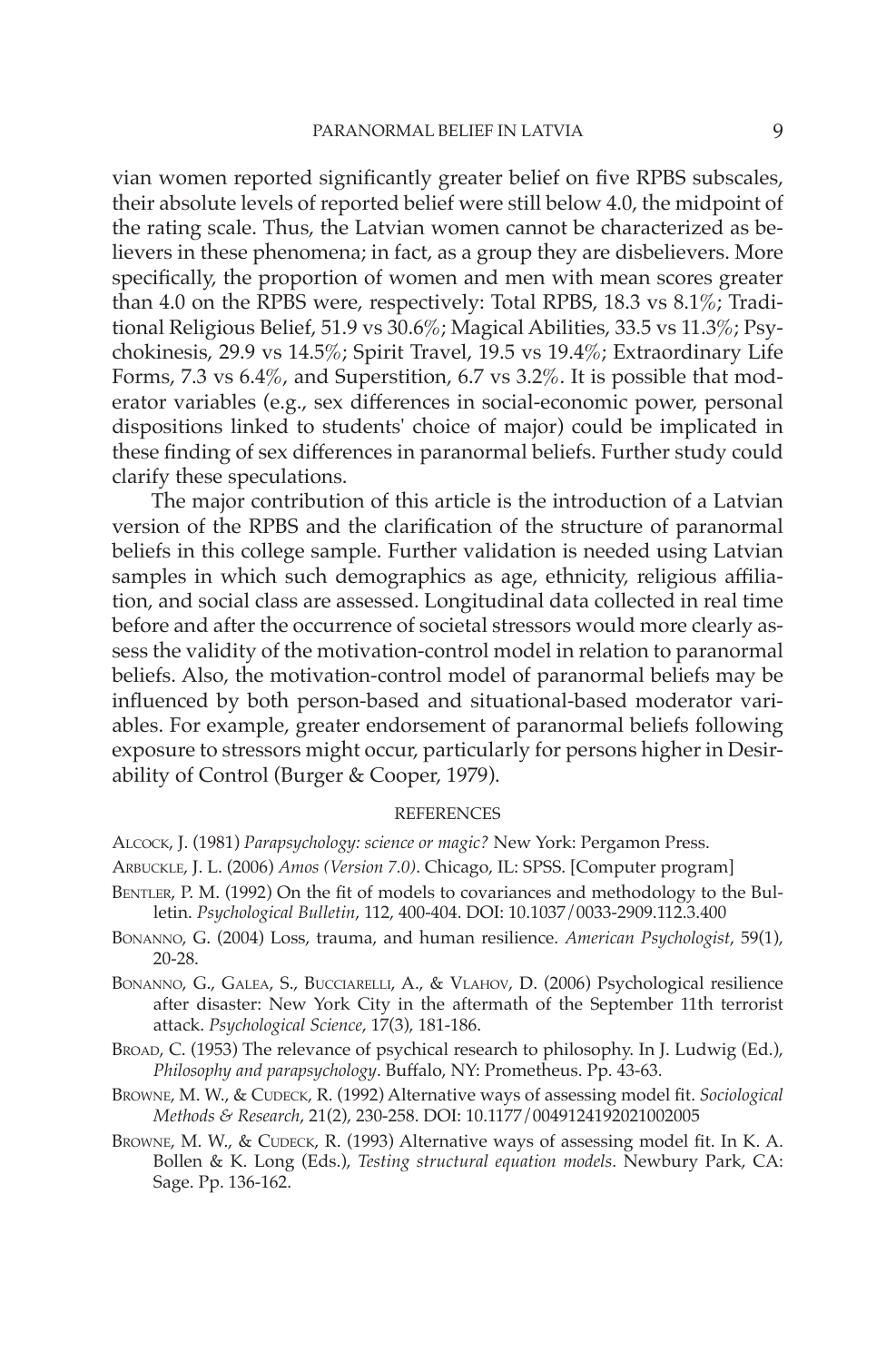#### 10 A. UTINANS, *ET AL.*

- BURGER , J. M. , & COOPER , H. M. ( 1979 ) The desirability of control . *Motivation and Emotion* , 2(4), 381-393.
- COHEN, J. (1988) Statistical power for the behavioral sciences. (2nd ed.) Mahwah, NJ: Erlbaum.
- ECKBLAD, M., & CHAPMAN, L. (1983) Magical ideation as an indicator of schizotypy. *Jour*nal of Consulting and Clinical Psychology, 51(2), 215-225.
- FRANCIS, L. (1997) The psychology of gender differences in religion: a review of the empirical research. *Religion*, 27(1), 81-96.
- HAIR, J., BLACK, W., BABIN, B., ANDERSON, R., & TATHAM, R. (2006) *Multivariate data analysis*. Upper Saddle River, NJ: Pearson/Prentice Hall.
- HARALDSSON, E., & HOUTKOOPER, J. (1996) Traditional Christian beliefs, spiritualism, and the paranormal: an Icelandic–American comparison . *The International Journal for the Psychology of Religion*, 6(1), 51-64.
- IRWIN, H., & WATT, C. A. (2007) *An introduction to parapsychology*. Jefferson, NC: McFarland.
- KEINAN, G. (1994) Effects of stress and tolerance of ambiguity on magical thinking. *Jour*nal of Personality and Social Psychology, 67(1), 48-55.
- KEINAN, G. (2002) The effects of stress and desire for control on superstitious behavior. Personality and Social Psychology Bulletin, 28(1), 102-108.
- KELLY, T. (2005) Natural resilience and innate mental health. American Psychologist,  $60(3)$ , 265.
- MALINOWSKI, B. (1954) *Magic, science, and religion*. Garden City, NY: Doubleday.
- MARKLE, D. (2010) The magic that binds us: magical thinking and inclusive fitness. *Journal of Social, Evolutionary, and Cultural Psychology* , 41 ( 1 ), 18 - 33 .
- McCANN, S., & STEWIN, L. (1984) Environmental threat and parapsychological contributions to the psychological literature. *Journal of Social Psychology*, 122(2), 227-235.
- O'CONNOR , K. ( 2003 ) *History of the Baltic States* . Westport, CT : Greenwood .
- PADGETT, V., & JORGENSON, D. (1982) Superstition and economic threat: Germany, 1918– 1940. Personality and Social Psychology Bulletin, 8(4), 736-741.
- SJÖDIN, U. (2002) The Swedes and the paranormal. *Journal of Contemporary Religion*,  $17(1)$ , 75-85.
- TAIVANS, L. (1997) *Reflections in the "invisible" religion of youth: the case of Latvia*. Retrieved January 8, 2012, from http://www.georgefox.edu/academics/undergrad/departments/soc-swk/ree/Taivans\_Reflections\_Dec%201997.pdf.
- TAYLOR , S. ( 1983 ) Adjustment to threatening events: a theory of cognitive adaptation . *American Psychologist* , 38 ( 11 ), 1161 - 1173 .
- TOBACYK , J. ( 2004 ) A revised paranormal belief scale . *International Journal of Transpersonal*  Studies, 23, 94-98.
- TOBACYK, J., & MILFORD, G. (1983) Belief in paranormal phenomena: assessment instrument development and implications for personality functioning . *Journal of Person*ality and Social Psychology, 44, 1029-1037.
- TOBACYK, J., & PIRTTILÄ-BACKMAN, A. M. (1992) Paranormal beliefs and their implications in university students from Finland and the United States . *Journal of Cross-Cultural*  Psychology, 23(1), 59-76.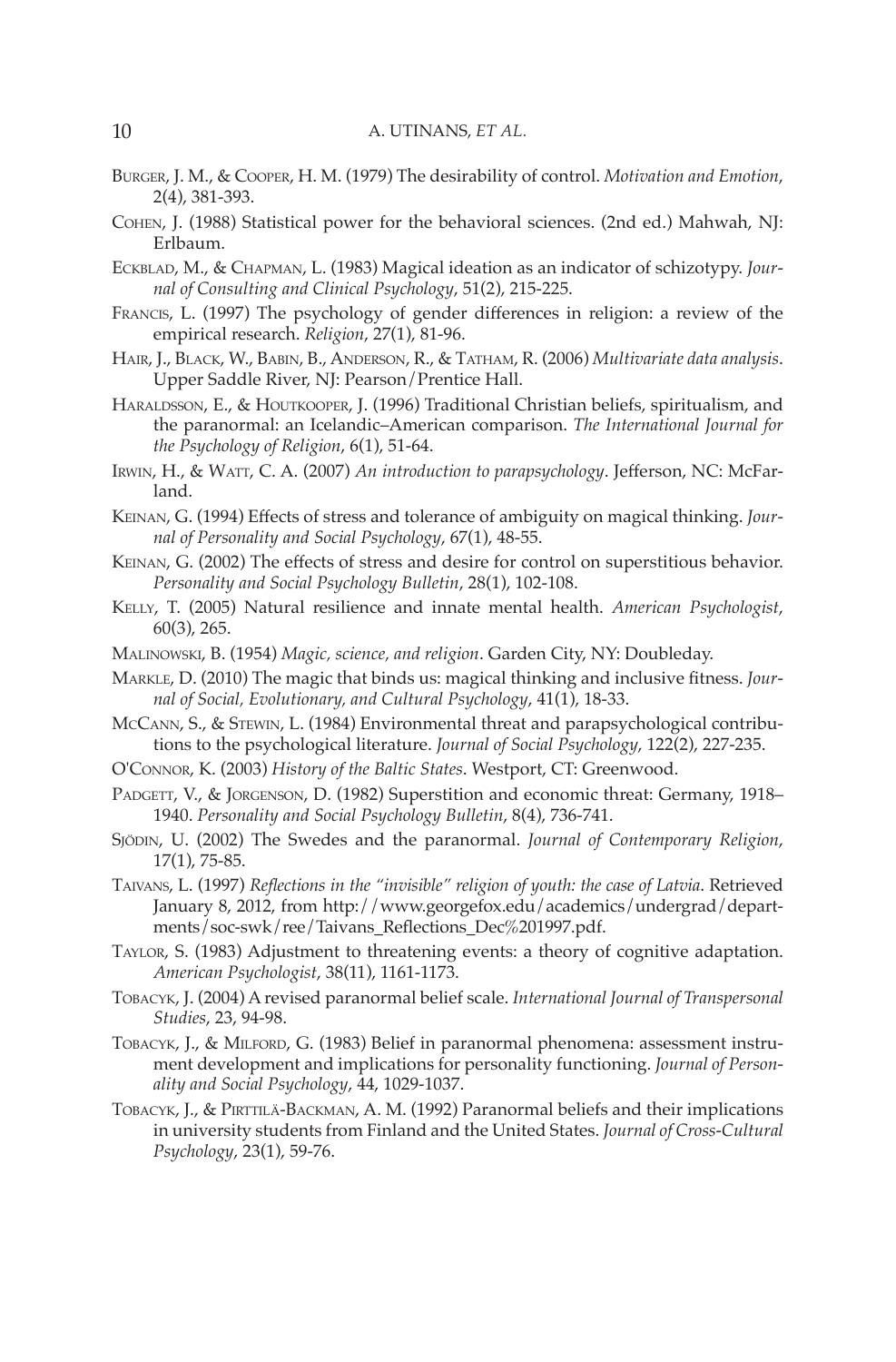- TOBACYK, J., & WILKINSON, L. (1990) Magical thinking and paranormal beliefs. In J. W. Neuliep (Ed.), *Handbook of replication research in the behavioral and social sciences* . Neuliep (Ed.), Handbook of replication research in the behavioral and social sciences.  $\rm AQ:3$ <br>(Special Issue). Journal of Social Behavior and Personality, 5(4), 255-264.
- VYSE , S. ( 1997 ) *Believing in magic: the psychology of superstition* . New York : Oxford Univer. Press.

 *Accepted December 17 , 2014 .*